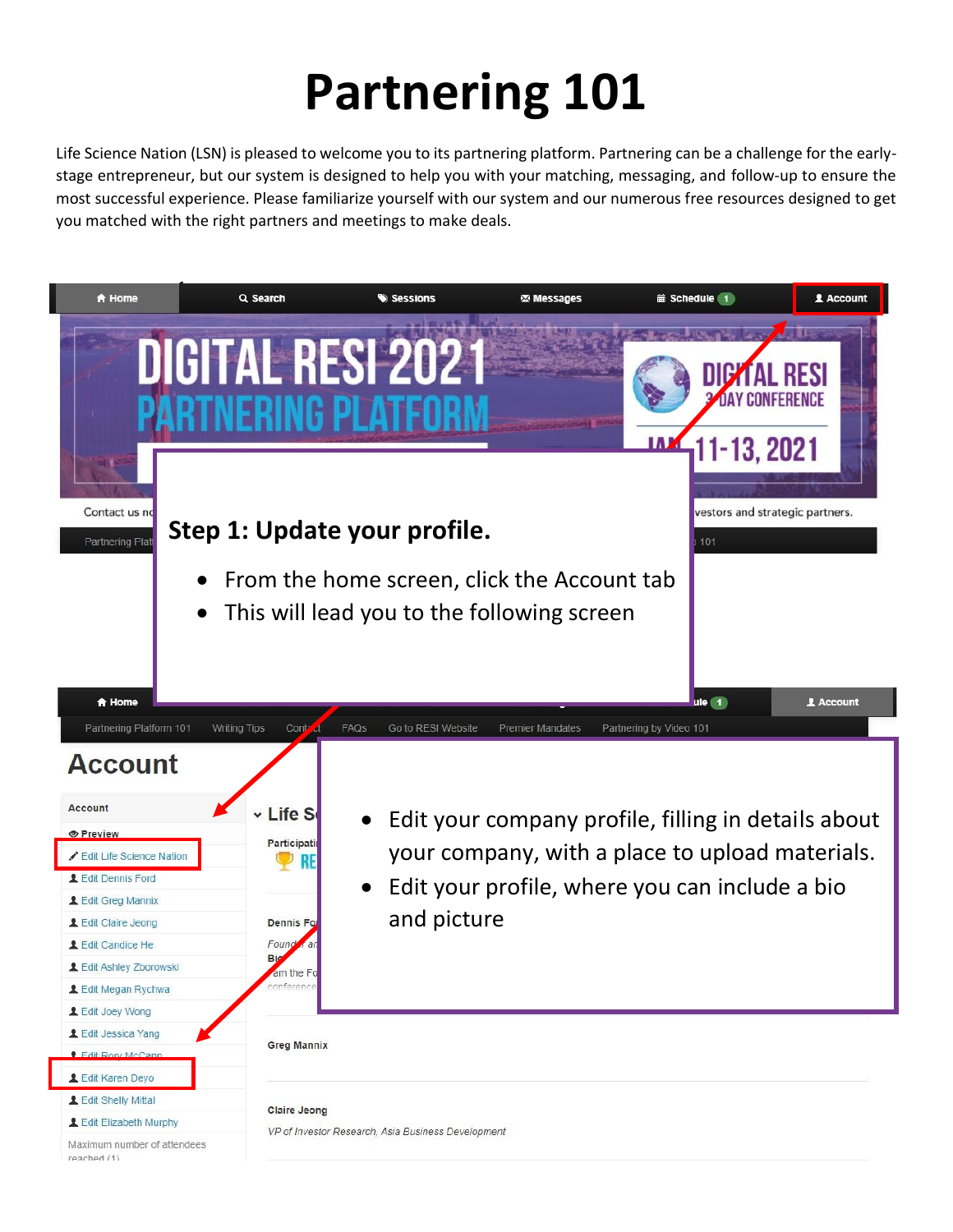

# **Step 2: Set Your Schedule**

To set your schedule, go to the Schedule tab:

- Please note that the event is based in EDT. The black time is the time in the event time zone. The green time is the time in your time zone, also visible in the schedule below. Make sure to note when the meeting is booked in your local time.
- Since partnering is available 24 hours a day, make sure to block off your schedule at times inconvenient to you. You can do this by clicking on the 'available' button, which will switch the time slot to 'unavailable.' You can easily mark times as 'available' once more by clicking the 'unavailable' button. The system will automatically book meetings for you at a mutually available time slot, so make sure to block off your schedule BEFORE sending meeting requests to avoid having to reschedule meetings.

| <b>Meetings</b>      |                                                 |                                  |                     | <b>Verenumun</b> leetings         |
|----------------------|-------------------------------------------------|----------------------------------|---------------------|-----------------------------------|
| All meetings         |                                                 | February 21, 2:10:13 PM          |                     | February 21, 2:10:13 PM           |
| Pending              |                                                 | Event timezone: America/New York |                     | My timezone: America/New York     |
| Confirmed            |                                                 |                                  |                     |                                   |
| <b>Declined</b>      | Jan 1<br>Jan 12                                 | <b>Jan 13</b>                    |                     |                                   |
| <b>Sessions</b>      | Time                                            | <b>Details</b>                   | <b>Virtual RESI</b> | Innovator's Pitch Challenge (IPC) |
| None                 |                                                 |                                  | <b>Panels</b>       |                                   |
| Search as            | 12:30AM - 01:00AM                               | <b>C</b> Unavailable             |                     |                                   |
| <b>Dennis Ford</b>   | 01:00AM - 01:30AM                               | <b>C</b> Unavailable             |                     |                                   |
| <b>Greg Mannix</b>   | 01:30AM - 02:00AM                               | <b>C</b> Available               | $+$ Note            |                                   |
| Claire Jeong         | <b>@ 1:30 AM - 2:00 AM</b>                      |                                  |                     |                                   |
| Candice He           | 02:00AM - 02:30AM<br><b>@ 2:00 AM - 2:30 AM</b> | <b>C</b> Available               | $+$ Note            |                                   |
| Ashley Zborowski     | 02:30AM - 03:00AM                               | <b>C</b> Available               | $+$ Note            |                                   |
| Megan Rychwa         | <b>@</b> 2:30 AM - 3:00 AM                      |                                  |                     |                                   |
| Joey Wong            | 03:00AM - 03:30AM                               | <b>C</b> Available               | $+$ Note            |                                   |
| <b>Jessica Yang</b>  | <b>@ 3:00 AM - 3:30 AM</b>                      |                                  |                     |                                   |
| Rory McCann          | 03:30AM - 04:00AM                               | C Available                      | $+$ Note            |                                   |
| Karen Deyo           | <b>@ 3:30 AM - 4:00 AM</b>                      |                                  |                     |                                   |
| <b>Shelly Mittal</b> | 04:00AM - 04:30AM                               | <b>C</b> Available               | $+$ Note            |                                   |
| Elizabeth Murphy     | <b>Q</b> 4:00 AM - 4:30 AM                      |                                  |                     |                                   |
|                      | 04:30AM - 05:00AM<br><b>@</b> 4:30 AM - 5:00 AM | <b>C</b> Available               | $+$ Note            |                                   |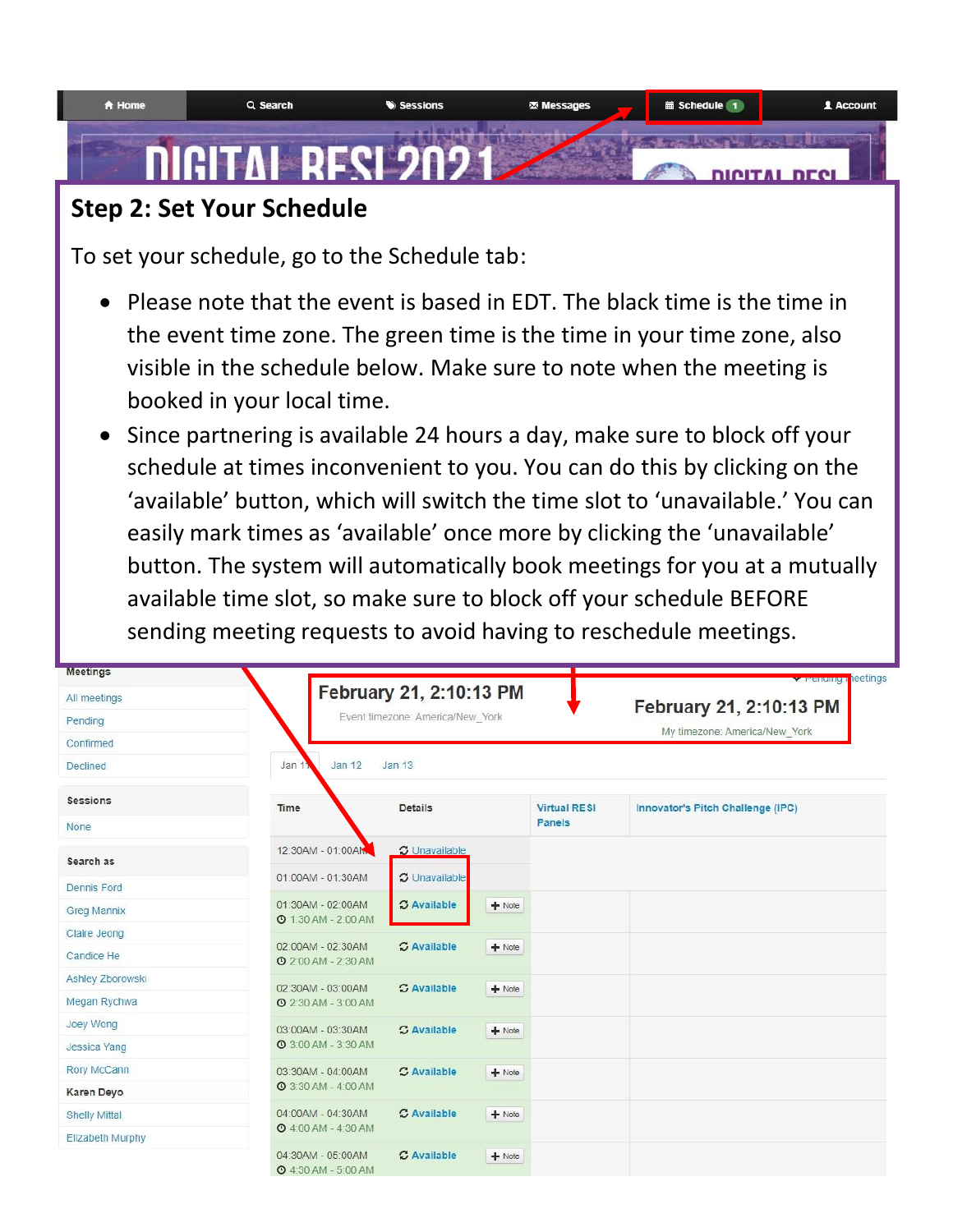

# **Step 3: Request Meetings**

1 To search for attendees and request meetings, go to the Search tab. On the search homepage, you will have the option to refine your search in many ways.



With these buttons, you can take notes on each organization (Bookmark). You can also request a meeting by clicking 'Book meeting,' where you can enter a message to the attendee as part of your meeting request (see below). You can send follow up messages through the 'Send message' button.



training. Not to mention in the new normal



training has stalled if not completely stopped.

We make it easy for healthcare professionals to capture 3D content with minimal / no change to their exisitng workflow. In a nutshell we are the Coursera for "Hands on training". Our platform enables hospitals to generate new revenue stream by offering curated course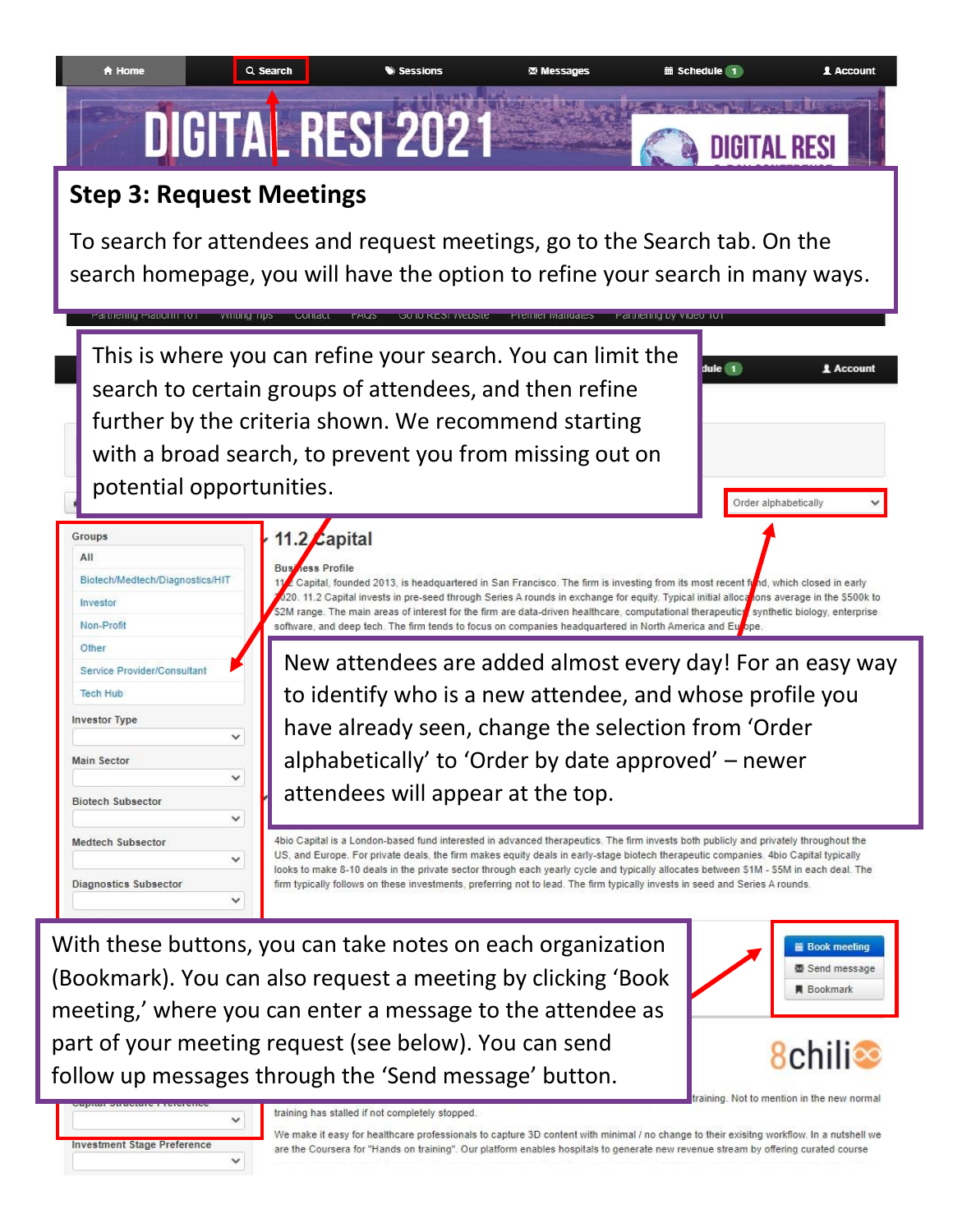|                                                          | Request a meeting with Joy Yang                                                                                                                                                                                                                                        | <b>Send a Detailed Message and</b><br>Follow up!     |  |  |  |
|----------------------------------------------------------|------------------------------------------------------------------------------------------------------------------------------------------------------------------------------------------------------------------------------------------------------------------------|------------------------------------------------------|--|--|--|
| Date:                                                    | (Pending)                                                                                                                                                                                                                                                              | Make sure to add a detailed message                  |  |  |  |
| Booked by:                                               | Karen Deyo from Life Science Nation                                                                                                                                                                                                                                    | when requesting a meeting, as doing                  |  |  |  |
| Attendee:                                                | Joy Yang from 3E Bioventures                                                                                                                                                                                                                                           | so can improve your chances of having                |  |  |  |
| <b>Meeting Place:</b>                                    | (Pending)                                                                                                                                                                                                                                                              | the meeting accepted.                                |  |  |  |
| Add / remove<br>colleagues<br>Add an optional<br>message | Dennis Ford<br>Greg Mannix<br>Claire Jeong<br>Candice He<br>Optional message                                                                                                                                                                                           |                                                      |  |  |  |
|                                                          | Send a message to everyone attending this meeting                                                                                                                                                                                                                      |                                                      |  |  |  |
| Are you sure<br>Yes                                      | <b>Strategies for Successful Follow Up</b>                                                                                                                                                                                                                             |                                                      |  |  |  |
|                                                          | <b>Introduction:</b> Introduce yourself and your company, as well<br>as request a meeting. It's ok if your target investor does not<br>respond immediately. Be sure to include the following:<br>Company tagline (5-6 words explaining who you are<br>and what you do) |                                                      |  |  |  |
|                                                          | and tech)                                                                                                                                                                                                                                                              | Elevator pitch (1-3 sentences describing the company |  |  |  |
|                                                          | Technology differentiation, product innovation, or<br>market position<br>Raise and milestone information<br>$\bullet$                                                                                                                                                  |                                                      |  |  |  |
|                                                          |                                                                                                                                                                                                                                                                        |                                                      |  |  |  |
|                                                          | <b>Follow Up 1</b> (Product/Tech): Why is your product and<br>technology unique? Is it first-in-class? Best-in-class? Dive into<br>your company's differentiated value.                                                                                                |                                                      |  |  |  |
|                                                          | Follow Up 2 (Management/Team): Highlight your<br>management and team. How have your people had a notable<br>impact on the business development? What makes your<br>people special?                                                                                     |                                                      |  |  |  |
|                                                          | Follow Up 3 (One Pager): Condense all the important                                                                                                                                                                                                                    |                                                      |  |  |  |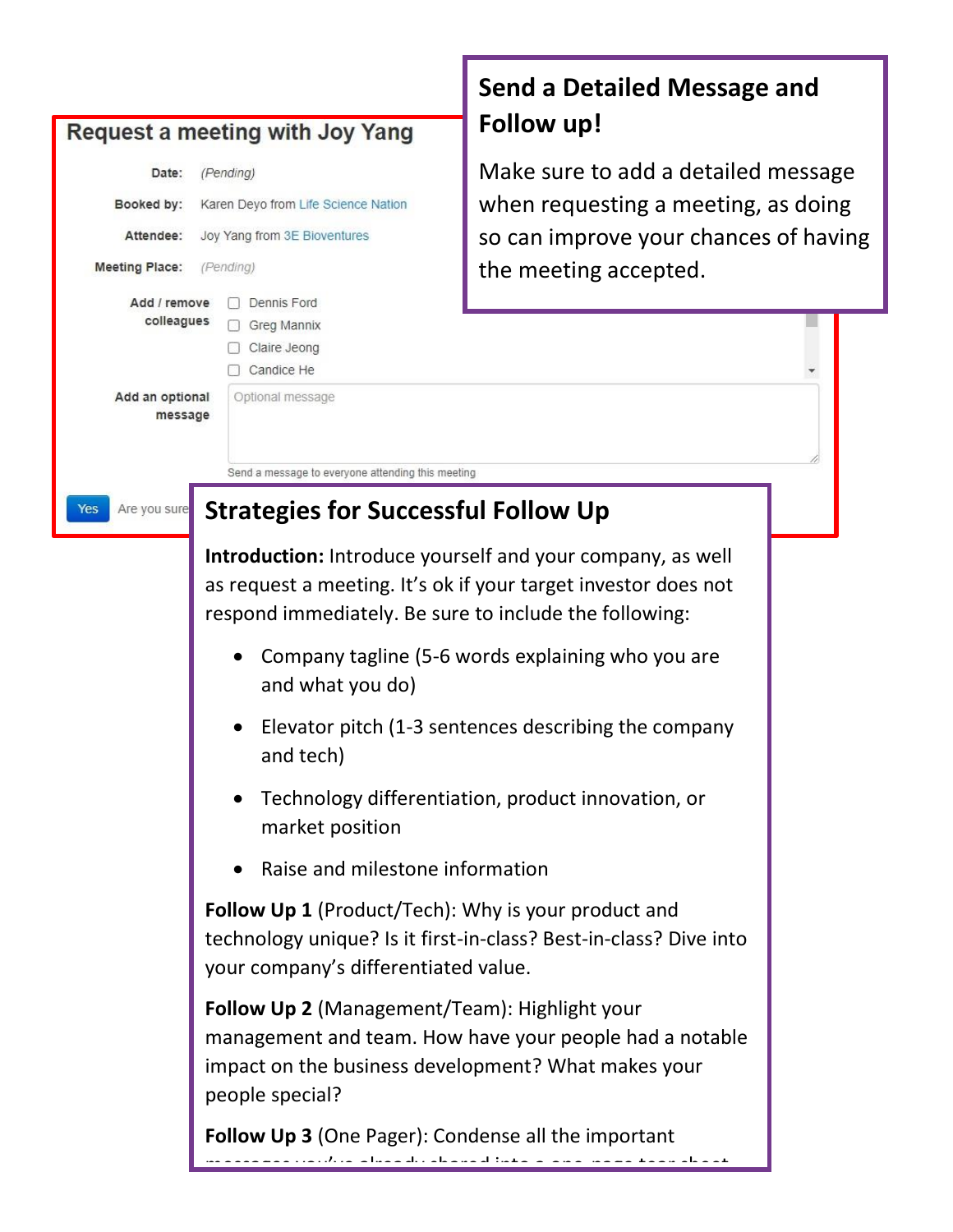

## **Sessions:**

Make sure to take advantage of the amazing content that is part of this conference! The details of these sessions will appear under the Sessions tab.

Within the sessions tab, you will see information on all available sessions. Make sure to look at those available on all dates!



You can go into an individual session to read more about the session:

- See the details of the session and participating speakers.
- Book the session into your schedule to ensure you do not schedule meetings during that time and that the session details are included in your schedule.

### d Business Development Advisor to Nioro, Located in the SF Bay Area e us suare associations are constant in repro-subsequent in the or that yours.<br>complete at Kicker Ventures in addition to fund management flocusing on dig<br>perment Advisor, she supports Nipro's due diligence process for a v

ster, MA and an MBA from Thunderbird, School of Global Management, Glendale, AZ

Business Development Manager at Avantec Vascular, a U.S. subsidiary of s International in France, and PwC's PRTM and Agumen Biopharm shu University. She is a m ber of INSEAD angels group and

ent at Intuitive Surgical where she leads the orocess for ia Lenvergement al imiumo sorgical women she maiss in process for<br>carging from facherology acquisitions and shuthund acquisitions, itsensing<br>and strategic equity investments. Previous to Intuitive, Christina started out he as development activities. Christina holds a Bachelor of Science i on University, a Master of Science in blomedical engineering from UCLA School of Manageme

and Licensing at Medtronic. She has been with Medtronic for almost 5 stinal & Informatics division and more recently its Surgical Innovations esiminesiste a mummable under a factor and many to experime minimizers and Licensing, Rachai is focused on opportunities to bring addition<br>Its. These opportunities could consist of licensing, distribution, investment,<br>or o University of Colorado at Boulder

#### vskin